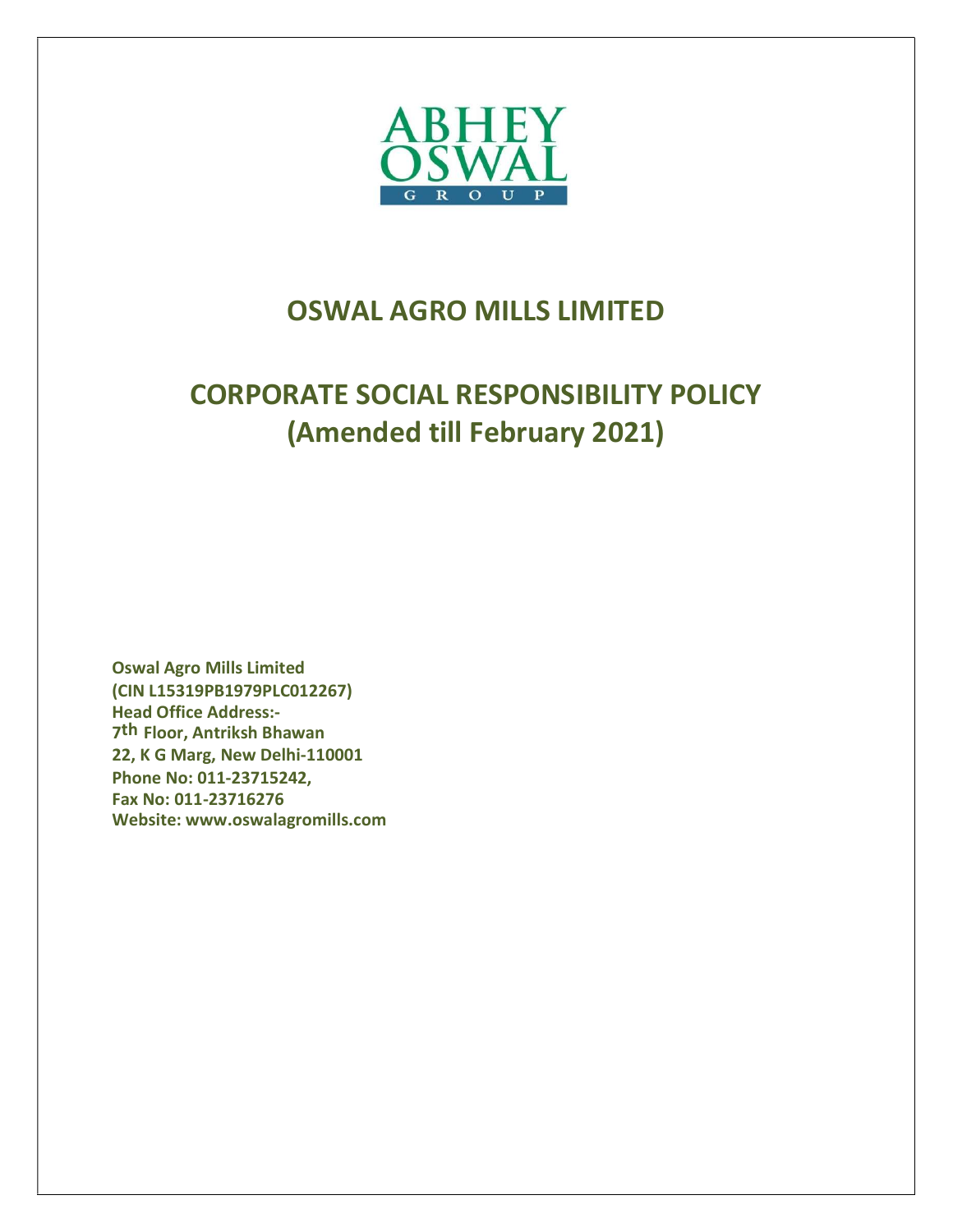## Introduction

Oswal Agro Mills Limited (hereby referred to as 'OAML' or 'the Company') has formulated this Corporate Social Responsibility Policy (hereby referred to as the 'CSR Policy') in accordance with the requirements of the section 135 of the Companies Act, 2013 and the Companies (Corporate Social Responsibility Policy) Rules, 2014, each as amended, and the subsequent notifications/circulars, clarifications and amendments (collectively referred to as the 'Act').

This CSR Policy is intended to ensure that the CSR programs of the Company reflect its vision and values and is aligned with the applicable regulatory requirements.

### **Philosophy**

At Oswal group, we believe in taking our corporate social responsibilities seriously and are committed to give back to society recognizing fully well how much we owe it. The efforts of the Company will not only impact the development of the direct beneficiaries, but also attempt to enhance the quality of lives of those who are present in the ecosystem which drive positive change.

### Thematic Areas of Intervention

The thematic areas in which the Company's CSR efforts will operate are aligned to the activities specified in Schedule VII to the Act. The Company may also align its CSR projects with the national priorities and/ or Sustainable Development Goals.

Oswal Group has adopted a multi fold approach for CSR and would mainly promote:

- (a) Education and skill development;
- (b) Swachh Bharat and environment sustainability (including contribution to approved technology incubators);
- (c) Community empowerment and livelihood projects;
- (d) Disaster relief and rehabilitation initiatives;
- (e) Health, hunger and nutrition initiatives.

The above list is illustrative and non-exhaustive- the CSR Committee is authorised to consider activities that may or may not fall in the list and also consider the activities which may be specified by the Ministry of Corporate Affairs from time to time.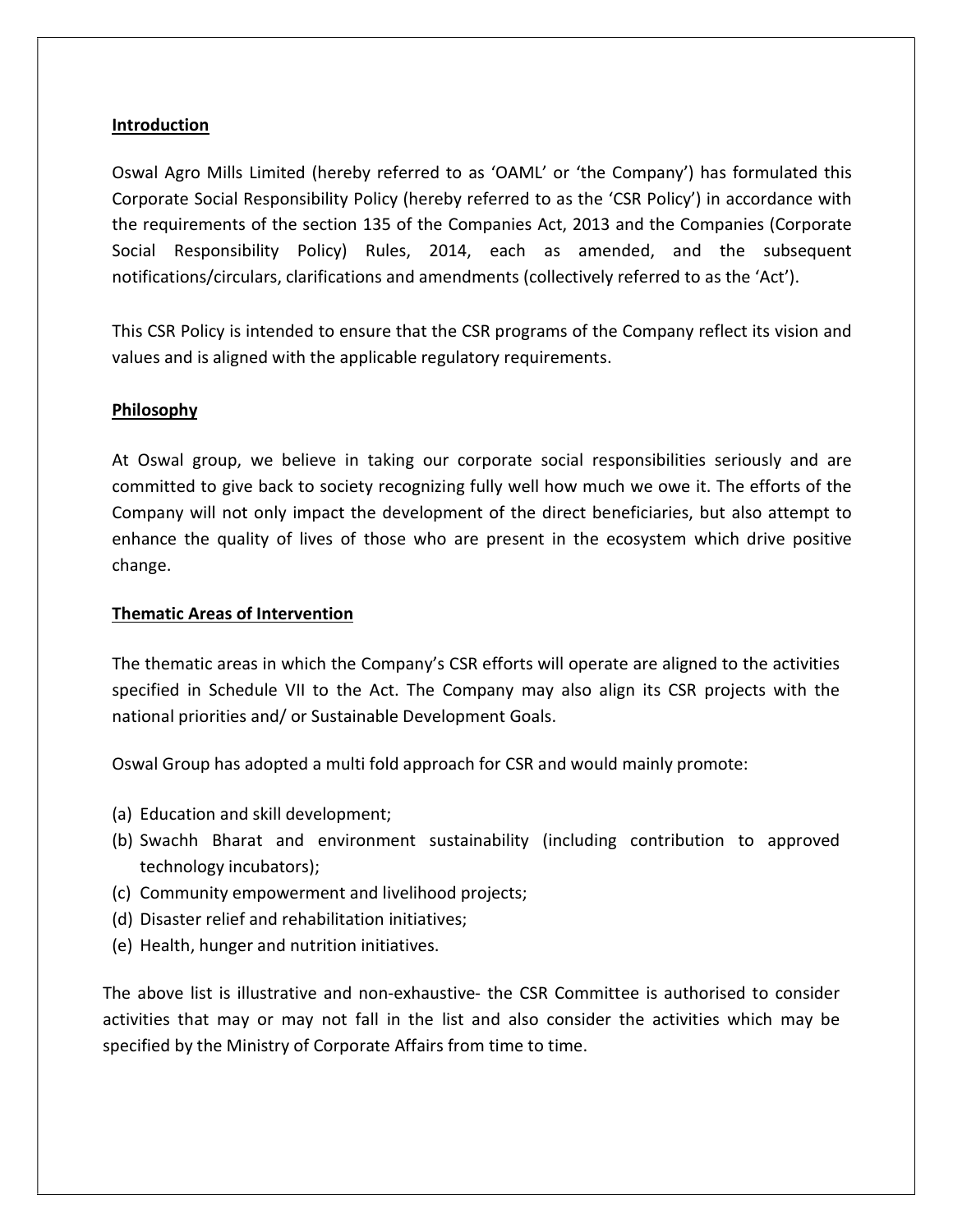### Definitions:

"Company/Oswal" means Oswal Agro Mills Limited.

"Act" means The Companies Act, 2013 and includes Companies (Corporate Social Responsibility Policy) Rules, 2014 and all other applicable rules and any statutory modifications, re-enactment thereof.

"Board" means the Board of Directors of the Company.

"CSR Committee" means the Corporate Social Responsibility committee constituted under the provisions of the Act.

"Net Profit/Profit" refers to the average net profits of the Company, calculated in the manner as provided under the Act.

"Policy" means this Policy on Corporate Social Responsibility ("CSR").

Any other terms used but not defined in this Policy shall have the meaning given to them under the Act or any other applicable rules, guidelines and regulations prescribed there under.

#### CSR Programmes & Projects:

CSR Programmes and projects at Oswal group shall direct towards achieving one or more of the following:

a) To eradicate hunger, poverty and malnutrition, promoting preventive health care including preventive health care and sanitation including contribution to Swach Bharat Kosh set up by the Central Government for the promotion of sanitization and making available safe drinking water.

b) To promote education, including special education and employment enhancing vocation skills especially among children, women, elderly and the differently abled and livelihood enhancement projects.

c) To promote gender equality, empowering women, setting up homes and hostels for women and orphans, setting up old age homes, day care centers and such other facilities for senior citizens and measures for reducing inequalities faced by socially and economically backward groups.

d) To ensure environmental sustainability, ecological balance, protection of flora and fauna, animal welfare, agroforestry, conservation of natural resources and maintain quality of soil, air and water including contribution to the Clean Ganga Fund set-up by the Central Government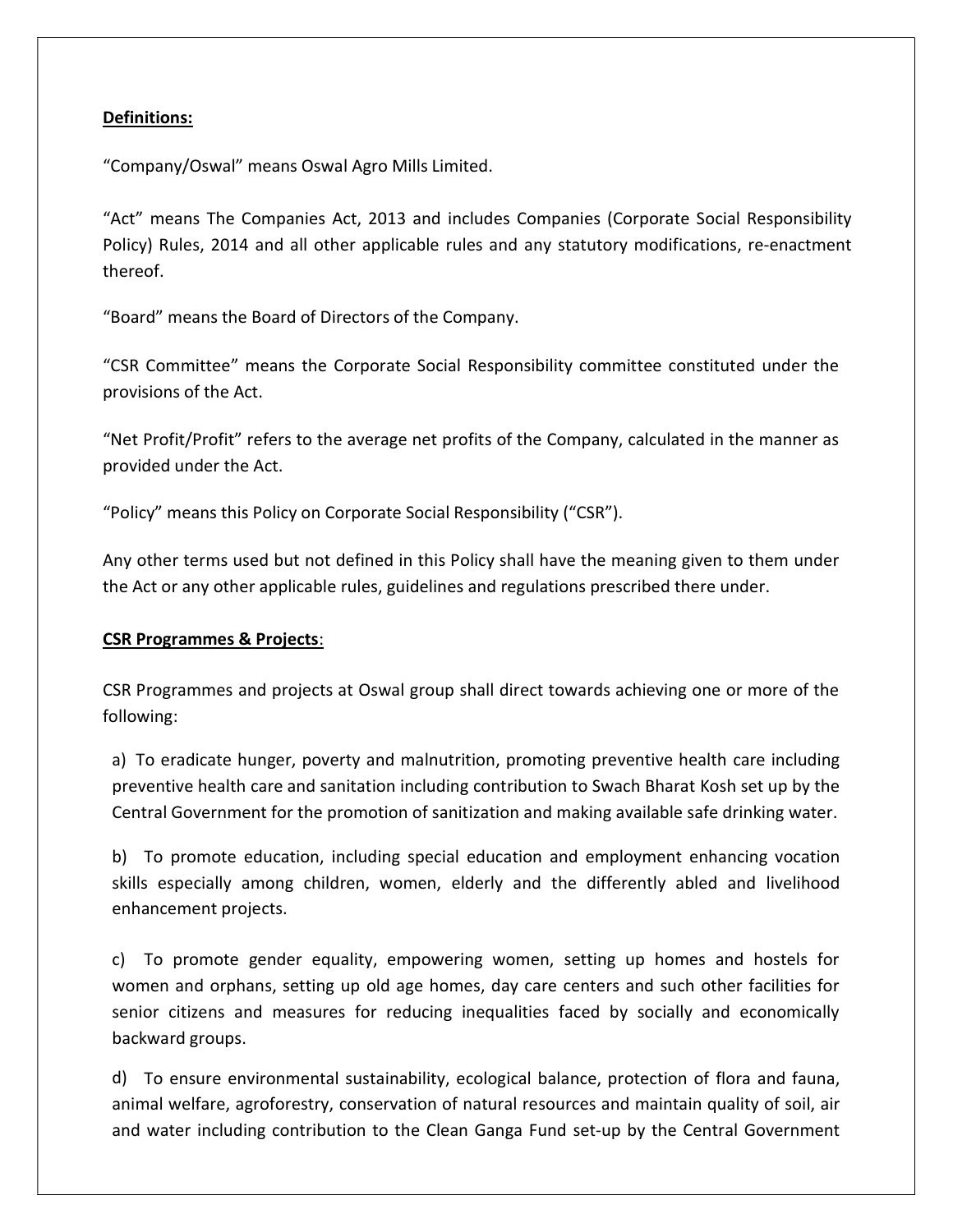for rejuvenation of river Ganga.

e) To protect national heritage, art and culture including restoration of buildings and sites of historical importance and works of art, setting up public libraries, promotion and development of traditional arts and handicrafts.

f) To promote measures for the benefit of armed forces veterans, war widows and their dependents.

g) To train to promote rural sports, nationally recognized sports, Paralympic sports and Olympic sports.

h) To contribute to Prime Minister's National Relief Fund or any other fund set up by the Central Government for socio-economic development and relief and welfare of the Scheduled Castes, the Scheduled Tribes, other backward classes, minorities and women.

i) To contribute or fund to technology incubators located with academic institutions which are approved by Central Government.

j) To promote rural development projects.

k) To develop slum areas.

l) To promote such other activities towards betterment of the society as the Board may think fit.

m) To contribute to/promote such other activities as may be notified in Schedule VII to the Companies Act 2013 by Central Government, from time to time.

### CSR Committee:

The Board of Directors of the Company shall constitute/ reconstitute the CSR Committee from time to time in compliance with statutory requirements. The CSR Committee shall comprise of a minimum of three directors, atleast one of whom, shall be independent director. The composition and terms of reference of the Committee is available on the website of the Company at www.oswalagromills.com.

The CSR Committee shall be responsible for formulating and recommending to the Board the CSR policy and a CSR annual action plan, provided that the Board may alter such plan at any time during the financial year, as per the recommendation of its CSR Committee, based on reasonable justification to that effect. The CSR Committee reports to the Company's Board of Directors.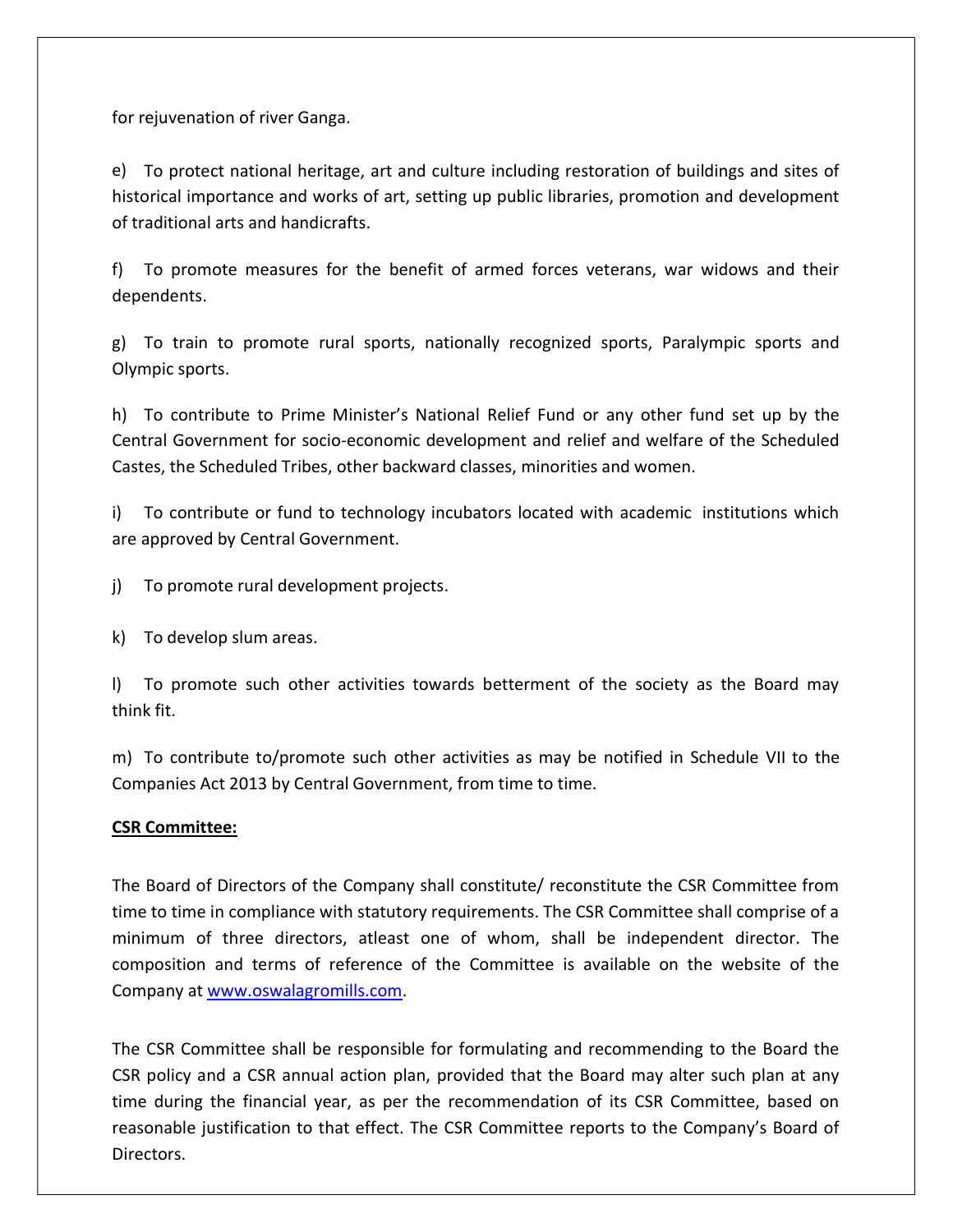The CSR Annual Action Plan shall include the following:

- 1. List of CSR projects or programmes that are approved to be undertaken in areas or subjects specified in Schedule VII of the Act
- 2. Manner of execution of such projects or programmes
- 3. Modalities of utilisation of funds and implementation schedules for the projects or programmes
- 4. Monitoring and reporting mechanism for the projects or programmes
- 5. Details of need and impact assessment, if any, for the projects undertaken by the company.

### Roles and responsibilities:

- 1. Formulation, review and updating of policy including activities to be undertaken.
- 2. Recommendation of the CSR Annual Action Plan for CSR activities.
- 3. Recommend the amount of expenditure to be incurred on the activities referred to in schedule VII of the act.
- 4. Monitor the Corporate Social Responsibility Policy of the company from time to time.
- 5. Any other requirement as mandated/introduced under the Act and Rules thereto.

The CSR Committee will also ensure that:

- 1. The Board's Report shall include an annual report on CSR containing particulars specified in the Companies (Corporate Social Responsibility Policy) Rules, 2014 including the amendments if any.
- 2. The Policy is displayed on the company's website, www.oswalagromills.com in such manner as be prescribed.

### Implementation:

The Company shall implement CSR Programs through Company personnel or through external implementing agencies or through Oswal Foundation (and/or other Trusts, Foundations and Section 8 companies that may be established by the Company from time to time). In such cases, the Company will specify the CSR Programs which may be undertaken by those Trusts/Foundations in accordance with their Objects and administrative and accounting processes laid down in the respective Trust Deeds/Charter documents.

#### Frequency of Meetings

The meetings of the Committee could be held at such periodic intervals as may be required.